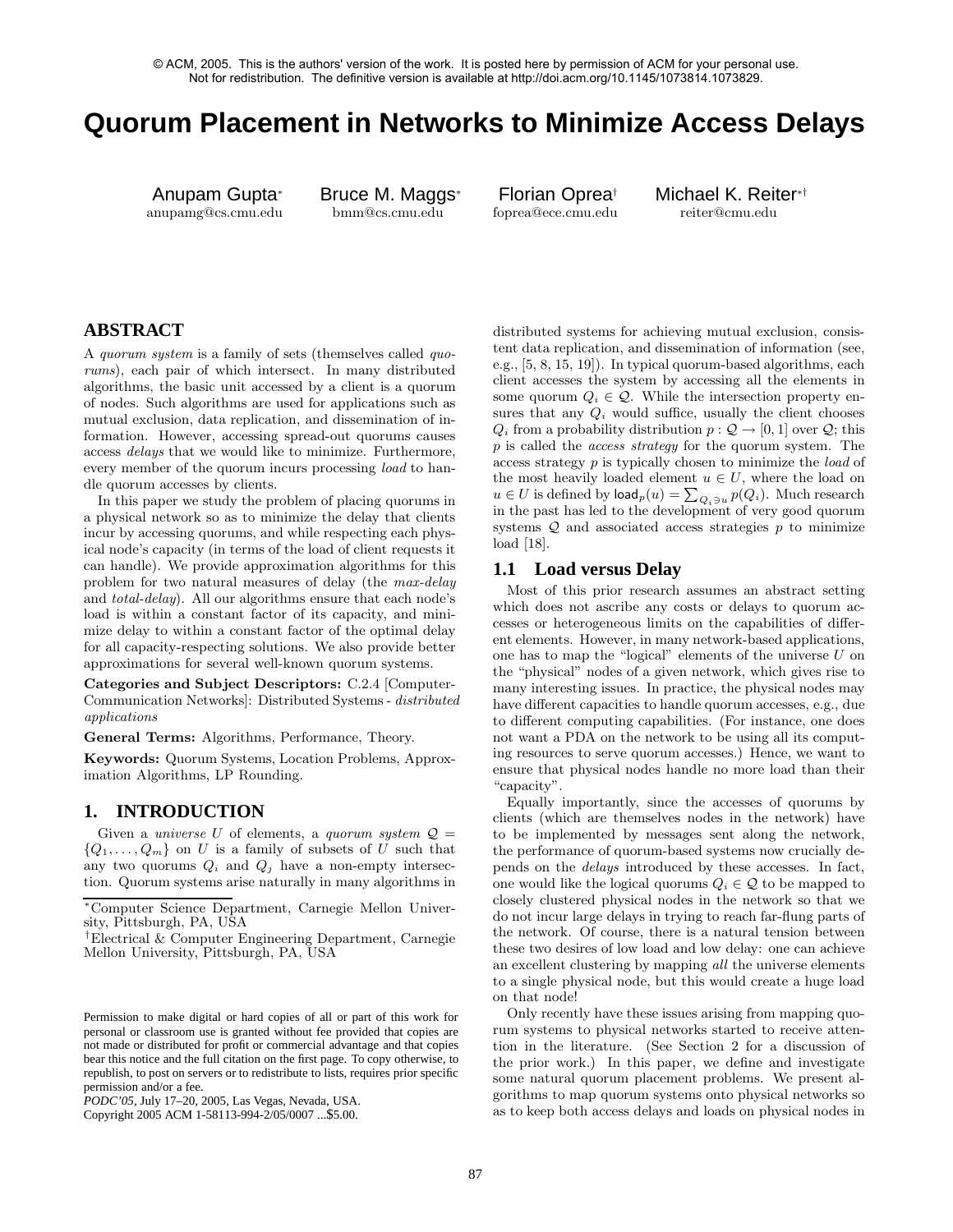check. Loosely, our algorithms take as inputs:

- a quorum system  $Q$  defined on logical elements  $U$ , along with an access strategy p for  $\mathcal{Q}$ <sup>1</sup>, and
- a network  $G = (V, E)$ , where each physical node  $v \in V$ prescribes an upper bound  $cap(v)$  on the quorum load it can be assigned.

The output is a mapping of the logical nodes  $U$  onto the physical nodes V that achieves *"small delay"*—i.e., quorums are placed close to clients—and such that each physical node has a "small load"—i.e., a load that does not exceed its capacity.

#### **1.2 Results**

More precisely, we are given an undirected network  $G =$  $(V, E)$ , of size  $|V| = n$ , with each node having an associated capacity  $\mathsf{cap}(v) \in \mathbb{R}^+$ . There is a positive "length" length(e) for each edge  $e \in E$ , which induces a distance function d:  $V \times V \to \mathbb{R}^+$  obtained by setting  $d(v, v')$  to be the sum of lengths of the edges comprising the path from  $v$  to  $v'$  that minimizes this sum (i.e., the shortest path). We assume that the set of clients wanting to make quorum accesses is  $V$ .

**Load.** Given a quorum system  $Q$  over  $U$  and an access strategy p, this induces a load on each element  $u \in U$ , given by  $\text{load}(u) = \sum_{Q \in \mathcal{Q}: u \in Q} p(Q)$ . Our goal is to determine a map  $f: U \to V$  (which we call a *placement* of the quorum Q on the nodes of G) so that  $\text{load}_f(v)$  of any node  $v \in V$  $\sum_{u\in U: f(u)=v} \mathsf{load}(u).$ is at most the upper bound  $cap(v)$ ; we define  $load_f(v)$  =

Delay. We mainly deal with the following notion of delay, called the *average max-delay*. Given a placement f, if a client  $v \in V$  accesses a quorum Q, then the time required to reach all elements of quorum Q is proportional to the *maximum* distance from v to any element of the quorum Q. Hence we model the *delay* as the distance of v to the farthest-away element of Q:

$$
\delta_f(v, Q) = \max_{u \in Q} d(v, f(u)). \tag{1}
$$

(We call this the *max-delay* access cost.) Then, the *expected*  $delay$  (under p) for v to access  $Q$  is

$$
\Delta_f(v) = \sum_{Q \in \mathcal{Q}} p(Q) \,\delta_f(v, Q). \tag{2}
$$

Note that if each client  $v \in V$  makes quorum accesses at the same rate, then the average delay of the entire system will be  $\Delta v \mathbf{g}_{v \in V}[\Delta_f(v)] = \frac{1}{n} \sum_v \Delta_f(v)$ . (For ease of exposition, we focus on this uniform-rate case; we can extend our results to more general cases when different clients make quorum accesses at different rates.)

We are finally in a position to define our main problem formally:

Problem 1.1. **(Quorum Placement Problem (QPP))** *Given a quorum system* Q *over the universe* U*, along with an access strategy* p, and also an undirected network  $G = (V, E)$ *with capacities* cap :  $V \rightarrow \mathbb{R}^+$  *and inter-point distances*  $d(\cdot, \cdot)$ *, find a placement*  $f : U \to V$  *that* (a) minimizes  $\mathsf{Avg}_{v \in V}[\Delta_f(v)]$  *(i.e., "low delay") subject to (b)*  $\mathsf{load}_f(v) \leq$  $cap(v)$  *for all*  $v \in V$  *(i.e., "low load").* 

Our main result is the following:

Theorem 1.2. *Let* f<sup>∗</sup> *be an optimal solution to the Quorum Placement Problem. Then, for any*  $\alpha > 1$ *, we can find in polynomial time a placement* f *with*  $\text{load}_f(v) \leq (\alpha +$ 1) cap(v) *for all*  $v \in V$ *, and for which* 

$$
\mathsf{Avg}_{v \in V}[\Delta_f(v)] \leq \frac{5\alpha}{\alpha-1} \mathsf{Avg}_{v \in V}[\Delta_{f^*}(v)] \tag{3}
$$

Hence, e.g., we can find a map  $f$  that exceeds the capacities on the nodes by a factor of 4, but ensures that the delay is within a factor of 7.5 of the optimal delay of  $f^*$ .

We then go on to consider some well-known quorum systems, and show the following:

Theorem 1.3. *Consider the Grid [5, 12] or Majority [8, 22] quorum systems on* U *with the access strategy* p *being the uniform distribution over all quorums. Given any graph* G, we can find placements f such that  $\text{load}_f(v) \leq \text{cap}(v)$  for *each*  $v \in V$ *, and where the average max-delay is at most* 5 *times the optimum among all such solutions.*

Finally, we continue with the study of quorum placement for another natural notion of access cost from a client to a quorum, the *total delay*, which captures the delay incurred if quorum elements are contacted sequentially. Specifically, if the vertex v accesses the quorum Q, then let  $\gamma_f(v, Q) =$ <br> $\sum_{v \in \mathcal{U}} \mathcal{U}(v, f(v))$  be the tatal delay for this access. Given  $\sum_{u \in Q} d(v, f(u))$  be the *total delay* for this access. Given  $\sum_{Q \in \mathcal{Q}} p(Q) \gamma_f(v, Q)$ . As before, we will be looking for a procession of the minimize  $\Lambda$  or  $[\Gamma_{\epsilon}(v)]$ . Our main result access strategy p, the *expected total delay* for v is  $\Gamma_f(v)$  = placement f to minimize  $\mathsf{Avg}_{v \in V}[\Gamma_f(v)]$ . Our main result for this measure is: for this measure is:

THEOREM 1.4. We can find, in polynomial time, a place*ment*  $f: U \to V$  *where*  $\text{load}_f(v) \leq 2 \text{cap}(v)$  *at each node*  $v \in V$  *and that has average delay*  $\mathsf{Avg}_{v \in V}[\Gamma_f(v)]$  *at most*<br>the optimal delay among all placements estisting  $\mathsf{load}_v(v)$ *the optimal delay among all placements satisfying*  $\text{load}_f(v) \leq$  $cap(v)$ .

## **1.3 Roadmap and Techniques**

Let us give a brief roadmap of the paper, mentioning the ideas and techniques that we use along the way. In Section 3, we prove a crucial structural result that guides the rest of the paper. We show that, for any placement  $f$  that is a solution to the Quorum Placement Problem for maxdelay, there exists a special node  $v_0$ , such that even if all the requests are routed through  $v_0$ , the average max-delay is at most 5 times that of  $f$ . (Hence the additional delay incurred by taking such a detour is not too large, a somewhat surprising fact.) Of course this is only a structural result: no practical algorithm would want to route all the requests through a single node, for fear of creating a bottleneck and a single point of failure.

However, we can now use this result to derive the following important consequence. The average delay of this "relay-via- $v_0$ " routing strategy can be decomposed into two parts: **(i)** the average delay from the clients  $v \in V$  to  $v_0$ (which is a constant), and (ii) the delay from  $v_0$  to a random quorum of Q chosen from p, which is just  $\Delta_f(v_0)$ . Hence, minimizing the overall average delay in this relaying strategy is equivalent to minimizing the average delay for the special case of the Quorum Placement Problem when  $v_0$  is the only client in the system. This allows us to focus, for the rest of Sections 3 and 4 on this "single-source" version of QPP; we show that any solution to the Single-Source Quorum Placement Problem can be translated back to a solution

<sup>&</sup>lt;sup>1</sup>One can imagine choosing the input quorum system  $Q$  and access strategy p from the existing literature to achieve good load-balancing, say, or high availability, or any other desired criterion.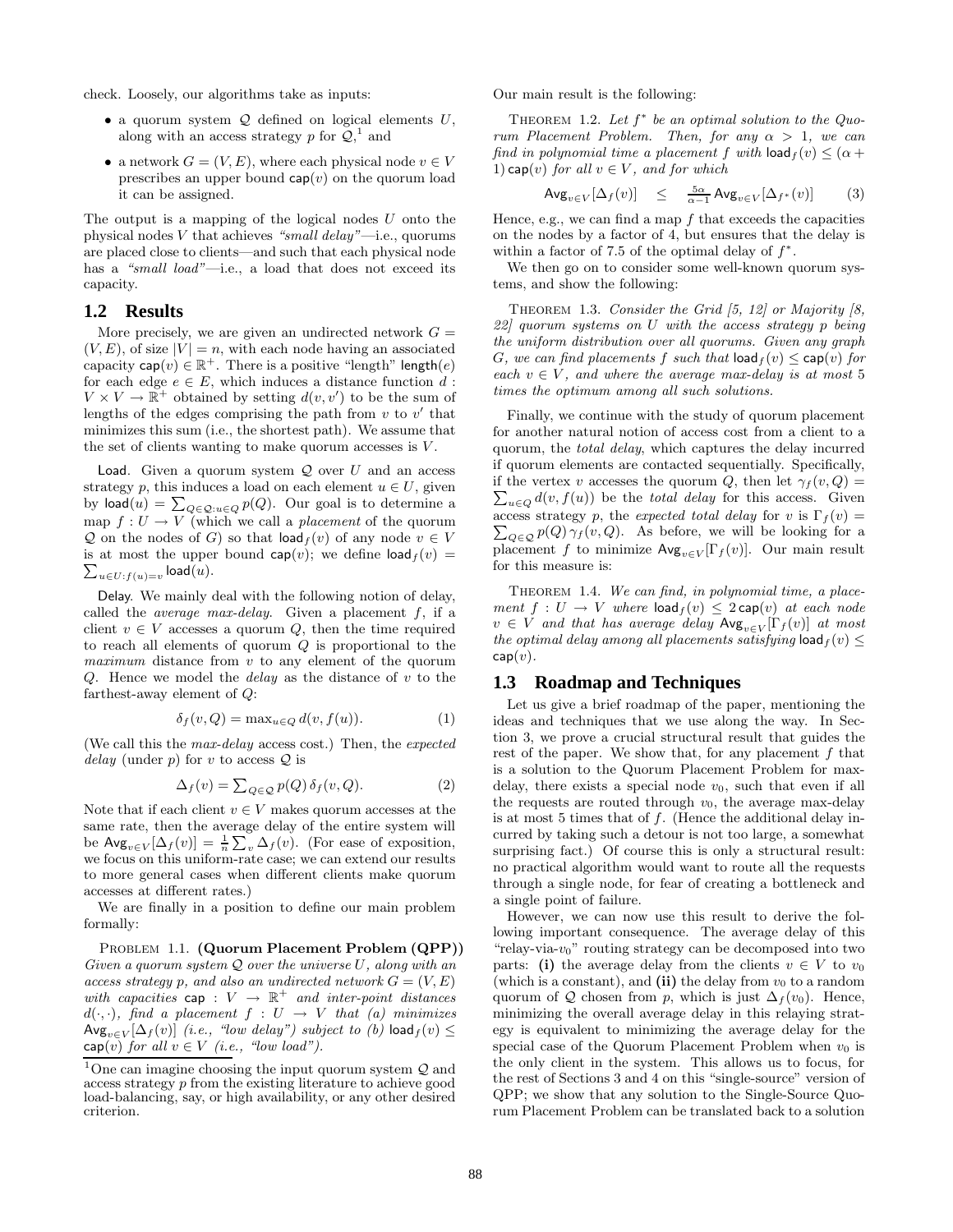for Quorum Placement Problem with only a factor 5 loss in the average delay.

In Section 3, we formalize the Single-Source Quorum Placement Problem, and show it is NP-hard. We then present an approximation algorithm for it that achieves an average delay of at most  $\left(\frac{\alpha}{\alpha-1}\right)$  times the optimal, if we allow the load on each node to violate the given capacities by a factor of  $(\alpha + 1)$ . Combining this with our structural lemma (and hence incurring a loss of a factor of 5), we get the algorithm claimed in Theorem 1.2.

In Section 4, we present optimal solutions for the Single-Source Quorum Placement Problem for two well-known quorum systems, the **Grid** [5, 12] and the **Majority** [8, 22]. Combining this with the above reduction, we immediately get Theorem 1.3.

In Section 5, we address the total delay measure and prove Theorem 1.4. Finally, in section 6, we summarize and discuss extensions of our results.

## **2. RELATED WORK**

Despite being over twenty years old, research on quorum systems remains an active and rich area; see, e.g., [1, 2, 3, 16, 17, 26] and the references therein. Previous work on quorum placement problems in graphs to minimize delays is scarcer; in particular, most previous work does not take into consideration network-oblivious measures such as load, and the natural trade-offs arising between delay and load. Specifically, Fu [7] introduced the following problem: given a graph  $G = (V, E)$ , find a quorum system Q over universe V to minimize  $\text{Avg}_{v \in V}[\min_{Q \in \mathcal{Q}} \delta(v, Q)]$ , i.e., the average cost for each client to reach its "closest" quorum. That work for each client to reach its "closest" quorum. That work presented optimal algorithms when G has certain characteristics, e.g., G is a tree, cycle or cluster network.

Problems of quorum design and placement on general graphs were then considered by Tsuchyia et al. [23], who gave an efficient algorithm to find  $Q$  so as to minimize  $\max_{v \in V} \min_{Q \in \mathcal{Q}} \delta(v, Q)$ , i.e., the maximum cost any client pays to reach its closest quorum. Kobayashi et al. [11] looked at the problem of designing quorums Q to minimize  $\Delta v g_{v \in V}$  $\lim_{\epsilon \to 0} \frac{\partial \zeta}{\partial x} \delta(v, Q)$ . They gave a branch-and-bound algorithm for it, which could be evaluated only on topologies with up to 20 nodes due to its exponential running time, and they also conjectured that the problem is NP-hard. Following up on this work, Lin [14] showed that the problem is indeed NP-hard; this work, which directly motivated our research, also gives a 2-approximation for the problem.

At this point, let us mention that none of these works considered the load of the quorum system; indeed, Lin's 2 approximation [14] yields a quorum system with very high load—the output consists of only a *single* quorum containing a *single element* which is placed at a single node  $v_0 \in V$ which minimizes  $\sum_{v' \in V} d(v, v')$ . Such a solution is not very value in  $\sum_{v' \in V} w(v, v')$ . Such a solution is not very desirable, since it eliminates the advantages (such as load dispersion and fault tolerance) of any distributed quorumbased algorithm. As discussed in the introduction, maintaining a low load and preserving this load dispersion capability is an essential requirement in the problems we study.

Independently of our work, Gilbert and Malewicz [9] consider a problem they call the "partial quorum deployment problem". As in all the problems we study, their problem also takes as inputs a graph  $G = (V, E)$  and a quorum system  $Q$  over a universe  $U$ . However, they restrict the inputs so that  $|Q| = |V| = |U|$ , and so that each client  $v \in V$ 

selects only a single, distinct quorum to access. In this setting, they provide a polynomial-time algorithm to compute bijections  $f: U \to V$  and  $q: V \to Q$  that minimize  $\mathsf{Avg}_{v \in V} \gamma(v, f(q(v))),$  where  $f(Q) = \{f(u)\}_{u \in Q}$ . They also offer a number of positive results for other veristions of offer a number of negative results for other variations of the Quorum Placement problem, all of which are related to  $\Delta \mathbf{v}$ <sub> $\mathbf{g}_{v \in V}[\Gamma_f(v)]$ . Our results for the same objective function (given in Section 5) generalize the secondici-</sub> (given in Section 5) generalize the scenario they consider: we weaken the restrictions on the inputs, and consider more general restrictions on the load of the system.

In more distantly related work, Carmi et al. [4] study the following problem, which we call the *geographic partition* problem: given a set  $\mathcal X$  of n points in a closed region R of the plane, find a partition  $Q$  of  $X$  into clusters of size k so as to minimize  $\max_{v \in R} \min_{Q \in \mathcal{Q}} \delta(v, Q)$ . (Here, distances are in the plane.) They also address the issue of load balancing when the geographic partition  $Q$  is given: assuming that the clients are uniformly distributed across the region  $R$ , the problem is to find a partition of  $R$  into subregions of equal area such that each  $Q \in \mathcal{Q}$  is contained in exactly one such subregion. Carmi et al. present efficient approximation algorithms for these problems, and using techniques in Dolev et al. [6] these can be utilized to implement intersecting quorums. However, this conversion does not preserve the delay properties of the underlying partition, and so does not solve the problem that we consider here (even in the plane).

## **3. MAXIMUM DELAY ACCESS COST**

In this section we address the Quorum Placement Problem, and give our results for the *max-delay* access cost. Our first result is the following simple yet crucial structural result. Imagine that we are given a quorum placement  $f: U \to V$  for the quorum system Q. Then we find a special node  $v_0$ , such that routing all the requests to elements in  $f(U)$  via the node  $v_0$  causes the average access delay to be  $\leq 5$  times the delay when we route the requests to  $f(U)$ along shortest paths. In other words, even though each message in the system takes a detour via  $v_0$ , the average delay does not increase by much, which we feel is a somewhat surprising fact.

Although this result seems to have no practical relevance (because we clearly don't want to route all the traffic through a single node), it gives us a way of accounting for, and approximately minimizing the average delay in the Quorum Placement Problem: we can split the delay  $\Delta_f(v)$  for any vertex  $v$  when using this "relay-via- $v_0$ " strategy into two components—the first corresponding to the delay in getting from  $v$  to  $v_0$ , and the other corresponding to the delay from  $v_0$  to the quorums of  $Q$ . But the former contribution, when averaging over all the clients, is a constant. Hence to minimize delay, it suffices to search for placements of  $Q$  that minimize the average delay incurred when the single node  $v_0$  issues all the requests, which is  $\Delta_f(v_0)$ . To this end, we define the Single-Source Quorum Placement Problem at the end of Section 3.1.

We show that minimizing the delay in this new singleclient problem is NP-hard for general quorum systems; the proof of this theorem appears in Section 3.2. We then give an algorithm in Section 3.3 which gives a placement that approximates the delay within a factor of  $\frac{\alpha}{\alpha-1}$ , but violates<br>the load on each node by a factor of  $\alpha + 1$ . Combining this the load on each node by a factor of  $\alpha + 1$ . Combining this with the factor-5 loss in the reduction to the single-client case gives us Theorem 1.2. Finally, Section 4 gives efficient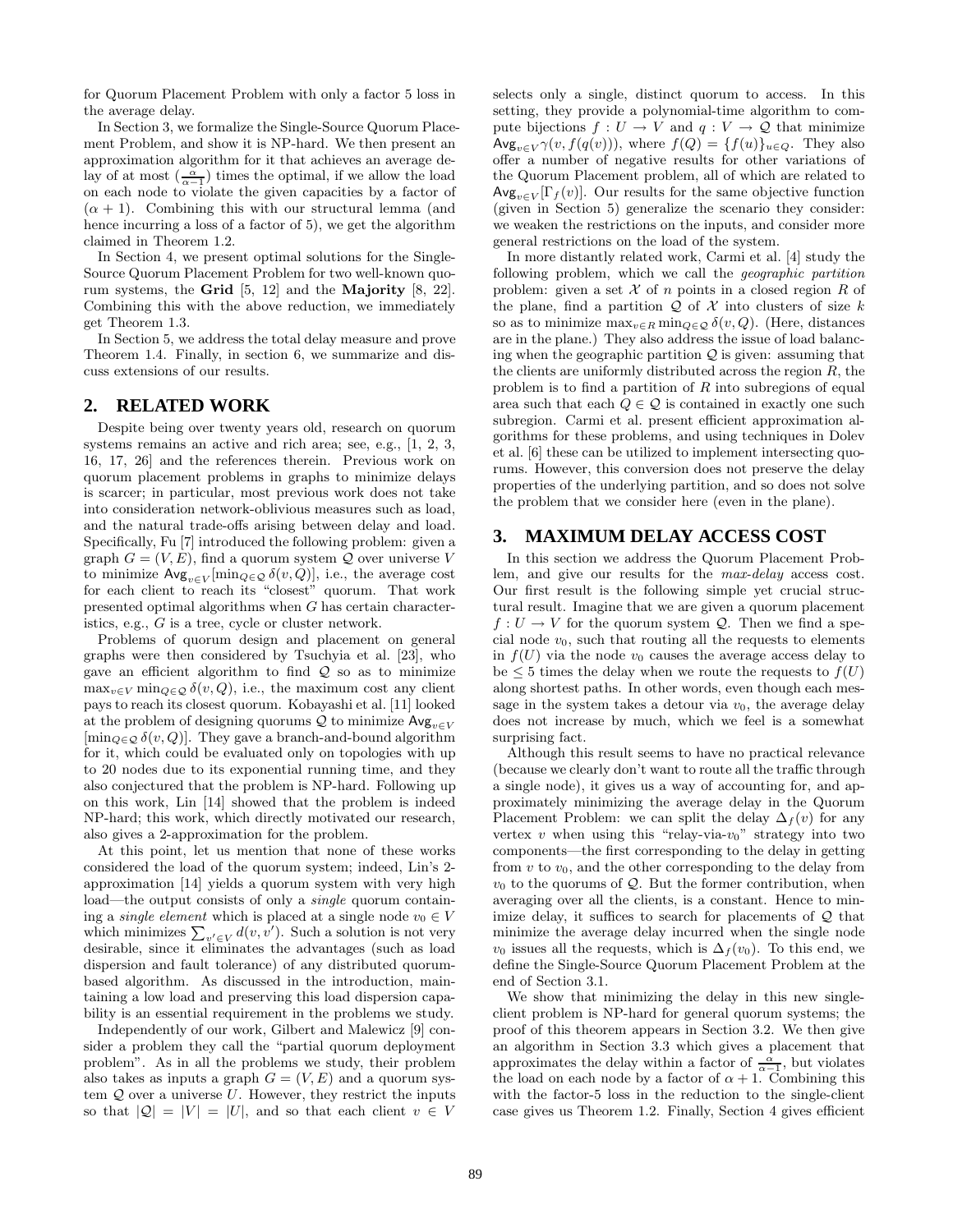algorithms for placing some well-known quorum system constructions when the access strategies yielding optimal load on them are used.

## **3.1 Reduction to the Single Client Case**

The following structural lemma shows that there is a *single* node  $v_0$  in the graph G such that even if all the messages to the quorum elements were sent via the node  $v_0$ , the access delay would not increase by more than a factor of 5.

LEMMA 3.1. *Consider any placement*  $f: U \rightarrow V$  *of a quorum system* Q *on the nodes of* G*, and an access strategy* p. Then there exists a vertex  $v_0 \in V$  such that

$$
\mathsf{Avg}_{v \in V}[\sum_{Q \in \mathcal{Q}} p(Q) \left( d(v, v_0) + \delta_f(v_0, Q) \right)] \leq 5\mathsf{Avg}_{v \in V}[\Delta_f(v)].
$$
\n(4)

PROOF. Before we begin the proof, note that the expression on the left in (4) is the average max-delay incurred if each message from  $v$  to the elements of  $Q$  first goes to  $v_0$  (giving the  $d(v, v_0)$  term) and then onto Q (giving the  $\delta_f(v_0, Q)$  term).

For the proof, consider two vertices  $v$  and  $v'$  in  $V$ , and let us choose quorums  $Q$  and  $Q'$  independently at random from the distribution p. Recall that  $\delta_f(v,Q) = \max_{u \in Q} d(v, f(u))$ is the maximum distance from  $v$  to any nodes in  $f(Q)$ . By the quorum intersection property,  $Q \cap Q' \neq \emptyset$ , and the triangle inequality, we get that  $d(v, v') \leq \delta_f(v, Q) + \delta_f(v', Q')$ .<br>Since the suggestion of  $Q'$  were shown from the distribu-Since the quorums  $Q$  and  $Q'$  were chosen from the distribution p independently, taking expectations over the distribution we get

$$
d(v, v') \leq \Delta_f(v) + \Delta_f(v').
$$

Let  $v_0$  be the node that minimizes  $\Delta_f(v')$ ; that is,  $v_0 =$  $\operatorname{argmin}_{v' \in V} \Delta_f(v')$ . We then have:

$$
d(v, v_0) \leq \Delta_f(v) + \Delta_f(v_0) \leq 2 \cdot \Delta_f(v) \tag{5}
$$

(Note that, given an f, the node  $v_0$  can be determined in time polynomial in |V| just by trying all possible nodes  $v'.$ ) We can now use the triangle inequality to bound the maxdelay of messages sent via  $v_0$  from the node  $v$  to the quorum  $Q$  (i.e., the "relay-via- $v_0$ " strategy) by

$$
d(v, v_0) + \delta_f(v_0, Q) \le d(v, v_0) + d(v_0, v) + \delta_f(v, Q)
$$
  
 
$$
\le 4 \cdot \Delta_f(v) + \delta_f(v, Q),
$$
 (6)

where we have used (5) in the second line. Now taking expectations over p, and taking an average over  $v \in V$ , we get

$$
\mathsf{Avg}_{v \in V}[\sum_{Q \in \mathcal{Q}} p(Q) \left( d(v, v_0) + \delta_f(v_0, Q) \right)] \le
$$
  
4  $\mathsf{Avg}_{v \in V}[\Delta_f(v)] + \mathsf{Avg}_{v \in V}[\sum_{Q \in \mathcal{Q}} p(Q) \delta_f(v, Q)],$  (7)

which simplifies to the claimed expression  $(4)$  using the definition (2) of  $\Delta_f(v)$ . □

Hence, even if the messages sent from each node  $v$  to quorum elements are relayed via node  $v_0$ , the resulting average delay is still less than 5 times the optimal. Moreover, the expression on the left hand side of (4), which is the average delay of this "relay-via- $v_0$ " strategy simplifies to

$$
Avg_{v \in V}[d(v, v_0)] + \Delta_f(v_0). \tag{8}
$$

Hence, it makes sense to try and find a placement that minimizes  $\Delta_f(v_0)$ , and solve the following problem:

Problem 3.2. **(Single-Source Quorum Placement Problem (SSQPP))** *Given a quorum system* Q *over a universe* U, a graph  $G = (V, E)$  with a special node  $v_0$ , an ac*cess strategy*  $p_0$  *with which*  $v_0$  *accesses quorums in*  $Q$  *and for each node*  $v \in V$  *an upper bound*  $\text{cap}(v)$  *on the load it can support, find a placement*  $f: U \to V$  *that (a) minimizes the average delay*  $\Delta_f(v_0)$  *subject to (b)*  $\text{load}_f(v) \leq \text{cap}(v)$ *at each node.*

The following theorem summarizes the above discussion, and formalizes the reduction from the QPP to the Single-Source Quorum Placement Problem:

THEOREM 3.3. *There exists a node*  $v_0$  *such that a placement*  $f: U \to V$  *that is a β-approximation for the Single-Source Quorum Placement Problem (with source*  $v_0$ ) is also *a* 5 β*-approximation to the general Quorum Placement Problem.*

PROOF. Consider the best placement  $f^*$  for the original Quorum Placement Problem instance, and find the node  $v_0$  promised by Lemma 3.1 when given the placement  $f^*$ . Note that the placement  $f^*$  is also a solution for the Single-Source Quorum Placement Problem with special node  $v_0$ , and hence any  $\beta$ -approximate solution f to the Single-Source Quorum Placement Problem instance would have  $\Delta_f(v_0)$  <  $\beta \Delta_{f^*}(v_0)$ . Thus the delay of a "route-via- $v_0$ " strategy with this map  $f$  would have average delay

$$
\mathsf{Avg}_{v\in V}[d(v,v_0)] + \beta \Delta_{f^*}(v_0) \leq 5\beta \mathsf{Avg}_{v\in V}[\Delta_{f^*}(v)],
$$

which follows from (4) and proves the result.  $\Box$ 

Since we do not know the identity of the node  $v_0$ , we can run the Single-Source Quorum Placement Problem algorithm with each node in  $V$ , and pick the best placement among these.

#### **3.2 NP-hardness of Problem 3.2**

In this section, we show that the Single-Source Quorum Placement Problem is NP-hard, via a reduction from a classical NP-hard scheduling problem  $1|prec| \sum w_j C_j$  [21].

DEFINITION 3.4. *The input to the problem*  $1|prec| \sum w_j C_j$ *consists of n jobs*  $\{J_1, J_2, \ldots, J_n\}$  *with job*  $J_j$  *having process*ing time  $T_j$  and weight  $w_j$ . Furthermore, there are prece*dence constraints given by a partial order*  $\prec$  *on the jobs, such that if*  $J_i \prec J_j$ *, then any feasible schedule must put job*  $J_i$  *before*  $J_j$ *. The objective is to find a feasible schedule of the jobs on a single machine so that, if the completion*  $time$  *of job*  $J_j$  *is*  $C_j$ *, the weighted completion time*  $\sum w_j C_j$ *is minimized.*

In fact, a theorem of Woeginger [25] implies that it suffices to consider only a special case of this scheduling problem:

THEOREM 3.5. [25] *The following statements are equivalent:*

- *(a) There exists a* ρ*-approximation for the general problem*  $1|prec|\sum w_jC_j$ .
- *(b) There exists a* ρ*-approximation for the special case of*  $1|prec| \sum w_j C_j$  where every job has either  $T_j = 0$  and  $w_j = 1$ , or  $T_j = 1$  and  $w_j = 0$ , and where the existence *of a precedence constraint*  $J_i \prec J_j$  *implies that*  $T_i = 1$ *and*  $w_i = 0$ *, and that*  $T_j = 0$  *and*  $w_j = 1$ *.*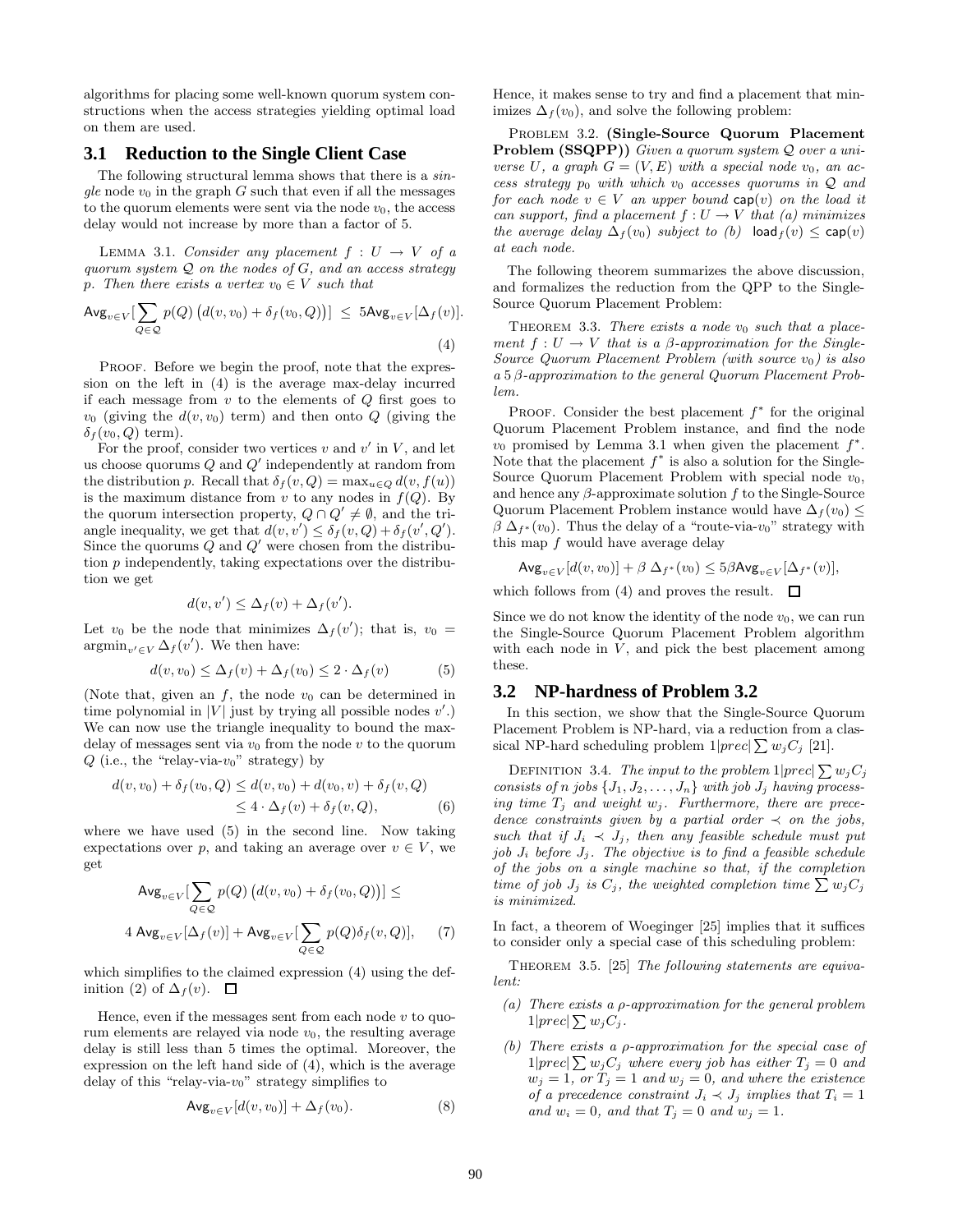The following theorem shows a polynomial time reduction of the scheduling problem  $1|prec| \sum w_j C_j$  given in Theo-<br>with  $2 \sum (k)$  to the Sixule Sause Organization Bloomer Deck rem 3.5(b) to the Single-Source Quorum Placement Problem.

Theorem 3.6. *The Single-Source Quorum Placement Problem 3.2 is NP-hard.*

PROOF. Consider an instance of the scheduling problem with jobs  $\{J_1, J_2, \ldots, J_n\}$ ; let us reorder the jobs so that all the ones with zero weight appear before those with non-zero weight. Let there be  $m$  jobs with unit weight, and hence  ${J_1, J_2, \ldots, J_{n-m}}$  have zero weight.

For each  $J_j$  with  $T_j = 1$  (and hence  $w_j = 0$ ), let us construct an element  $e_j$  in the universe U; we add an extra element  $e_0$  to  $U$ —hence  $|U| = n - m + 1$ . Let  $0 < \epsilon < 1$  be a constant to be fixed later. The quorums and access strategy p are defined thus:

- For each of the m unit-weight jobs  $J_j$  (with  $T_j = 0$ and  $w_j = 1$ ), define a quorum  $Q_j = \{e_0\} \cup \{e_{j'} \in$ <br>  $U \cup U \cup \{e_j\}$ . Each of these guorums Q is assessed  $U \mid J_{j'} \prec J_j$ . Each of these quorums  $Q_j$  is accessed<br>with probability  $g(Q)$ ,  $\epsilon$  (Call these the two 1 with probability  $p(Q_j) = \frac{\epsilon}{m}$ . (Call these the *type-1* quorums) *quorums*.)
- For each element  $u \in U$  such that  $u \neq e_0$ , define a quorum  $Q_u = \{u, e_0\}$ . Each of these quorums  $Q_u$  is accessed with probability  $p(Q_u) = \frac{1-\epsilon}{n-m}$ . (Call these *type-2 quorums*.)

Note that all the quorums intersect in  $e_0$ ; furthermore, since there are m quorums  $Q_j$  and  $(n - m)$  quorums  $Q_u$ , the access strategy  $p$  is indeed a probability distribution over the quorum system  $Q$ . Note that the load on element  $e_0$ is  $\text{load}(e_0) = 1$ ; for any other element  $u \in U$ , if u belongs to  $n_u \leq m$  type-1 quorums  $Q_j$ , then its load is  $\text{load}(u) =$  $\epsilon \cdot \frac{n_u}{m} + (1 - \epsilon) \cdot \frac{1}{n-m}$ . Choosing  $\epsilon$  such that  $\epsilon < \frac{(1-\epsilon)}{n-m}$ , the<br>load for any  $u \in U \setminus \{e_0\}$  is load(u)  $\in [\frac{1-\epsilon}{n-m}, \frac{2(1-\epsilon)}{n-m}]$ .<br>Finally, the graph  $C = (V, F)$  is just a noth with a node

Finally, the graph  $G = (V, E)$  is just a path with a node  $v_j \in V$  for each element  $e_j \in U$  (hence ensuring that  $|V| =$  $|U| = n - m + 1$ , and edges  $(v_i, v_{i+1})$  for  $0 \le i < n - m$ of unit length. The capacity of each node  $v_j$  with  $j \neq 0$  is  $cap(v_j) = \frac{2(1-\epsilon)}{n-m} - \epsilon$ , and the capacity of  $v_0$  is  $cap(v_0) = 1 =$  $\textsf{load}(e_0)$ . This completes the construction of an instance of the Single-Source Quorum Placement Problem.

Let us note some useful properties of the construction: since the capacity of any node  $v_j \neq v_0$  is strictly less than  $1 =$  $\textsf{load}(e_0)$ , the element  $e_0$  can only be placed on  $v_0$ . Moreover, since the load of any element  $u \neq e_0$  lies in  $\left(\frac{1-\epsilon}{n-m}, \frac{2(1-\epsilon)}{n-m}\right)$ , and the capacity of any  $v_j \neq v_0$  is strictly less than  $2 \times \frac{1-\epsilon}{n-m}$ ,<br>any feasible placement must place exactly one element in  $U$ any feasible placement must place exactly one element in  $U$ on a node of G. Furthermore, any permutation of the elements in  $U - \{e_0\}$  can be placed on the vertices  $V - \{v_0\}$ . Thus, any placement  $f$  can be converted into a schedule in the natural way: if  $f(e_j) = v_t$  for  $e_j \neq e_0$  we schedule the zero-weight job  $J_j$  at time t. We also schedule unit-weight jobs  $J_{j'}$  at the earliest time possible subject to the precedence constraints.

It suffices now to show that the optimal solution to the SSQPP instance gives us an optimal solution to the scheduling problem. Denote by  $\pi_f$  the schedule constructed from a placement f as described above. Let  $t_j$  be the time when zero-weight job  $J_j$  is scheduled and let  $t_{j'}$  be the time when<br>unit mainht job  $J_j$  is scheduled. The completion time of unit-weight job  $J_{j'}$  is scheduled. The completion time of

schedule  $\pi_f$  is then:  $\text{cost}(\pi_f) = \sum w_j C_j = \sum_{j':w_{j'}=1} t_{j'}.$ The average delay of the placement  $f$  is:

$$
\Delta_f(v_0) = \sum_{\text{type-1 } Q_j} p_0(Q_j)t_j + \sum_{\text{type-2 } Q_{j'}} p_0(Q_{j'})t_{j'}
$$
\n
$$
= \sum_{\text{type-1 } Q_j} \frac{\epsilon}{m} t_j + \sum_{\text{type-2 } Q_{j'}} \frac{1 - \epsilon}{n - m} t_{j'}
$$
\n
$$
= \frac{\epsilon}{m} \cdot \text{cost}(\pi_f) + \frac{1 - \epsilon}{n - m} \cdot \sum_{i=1}^{n - m} i
$$

Now it becomes easy to see that the completion time of the schedule  $\pi_f$  is minimized if and only if the average delay of the placement f is also minimized.  $\square$ 

#### **3.3 A Linear Program Rounding Solution**

In light of the intractability result in Theorem 3.6, our goal is now to find an approximation algorithm for the Single-Source Quorum Placement Problem. To this end, we formulate Problem 3.2 as an integer linear program, consider its linear programming (LP) relaxation, and round this LP to get an integral solution. Unfortunately, this linear program get an integral solution. Unfortunately, this linear program<br>has a large integrality gap of  $O(\sqrt{n})$ —see Appendix A for the definition of this concept, as well as the example showing the integrality gap. However, we show that one can still get a 2-approximation algorithm from it by a *resource augmentation* argument [10], i.e., if we allow ourselves to violate the capacity at any node  $v$  by a small factor.

Some useful notation: since we are interested only in distances from the node  $v_0$ , let us rename nodes as  $\{v_0, v_1, v_2\}$  $, \ldots, v_{n-1}$ } so that  $d(v_0, v_1) \leq d(v_0, v_2) \leq \cdots \leq d(v_0, v_{n-1})$ . Let us also denote  $d(v_0, v_t)$  by  $d_t$ , and hence  $0 = d_0 \leq d_1 \leq$ ...  $\leq d_{n-1}$ . Let  $f^* : U \to V$  be an optimal solution to Problem 3.2; i.e., a placement that minimizes  $\Delta_{f^*}(v_0)$  subject to the constraints  $\sum_{u:f^*(u)=v} \text{load}(u) \le \text{cap}(v)$ .<br>To write an integer linear programming

To write an integer linear programming formulation for the problem, let us denote by  $x_{tu}$  the indicator for whether the element  $u \in U$  is placed on the physical node  $v_t$ . Similarly, given  $v_t \in V$  and  $Q \in \mathcal{Q}$ , the variable  $x_{tQ} = 1$  indicates that all elements  $u \in Q$  are placed on some subset of the nodes  $\{v_0,\ldots,v_t\}$ . The LP is given by:

$$
\text{minimize } Z^* = \sum_{Q} p_0(Q) \sum_{t=1}^n d_t \ x_{tQ} \tag{9}
$$

$$
\sum_{t} x_{tu} = 1 \qquad \forall u \in U \tag{10}
$$

$$
\sum_{t} x_{t} Q = 1 \qquad \forall Q \in \mathcal{Q} \tag{11}
$$

$$
\sum_{u} \text{load}(u)x_{tu} \le \text{cap}(v_t) \quad \forall v_t \in V
$$
\n
$$
x_{tu} = 0 \qquad \forall u \in U, \forall v_t \in V
$$
\n
$$
(12)
$$

$$
\vee \ a \subset \circlearrowright, \vee \circ \iota \subset \vee
$$

$$
\text{s.t. } \text{load}(u) > \text{cap}(v_t) \tag{13}
$$

$$
\sum_{s \leq t} x_{sQ} \leq \sum_{s \leq t} x_{su} \ \forall \ u \in Q, \ \forall \ v_{t} \in V, \ \forall \ Q \in \mathcal{Q}
$$
\n
$$
\tag{14}
$$

The constraint  $(10)$  implies that each element u is assigned to one node, and  $(12)$  implies that no node  $v_t$  has too much load assigned to it. Constraints (14) and (11) ensure that if  $x_{tQ} = 1$  then all the elements in Q are indeed placed on some subset of  $\{v_0,\ldots,v_t\}$ , and that there is indeed one such value of t. Finally,  $(13)$  ensures that no node  $v_t$  is assigned an element u with  $\text{load}(u)$  more than  $v_t$ 's capacity cap $(v_t)$ .

Note that if the variables are all either 0 or 1, we could get the placement  $f: U \to V$  by setting  $f(u) = v_t \iff$  $x_{tu} = 1$ ; indeed, it is easy to see that this would be an exact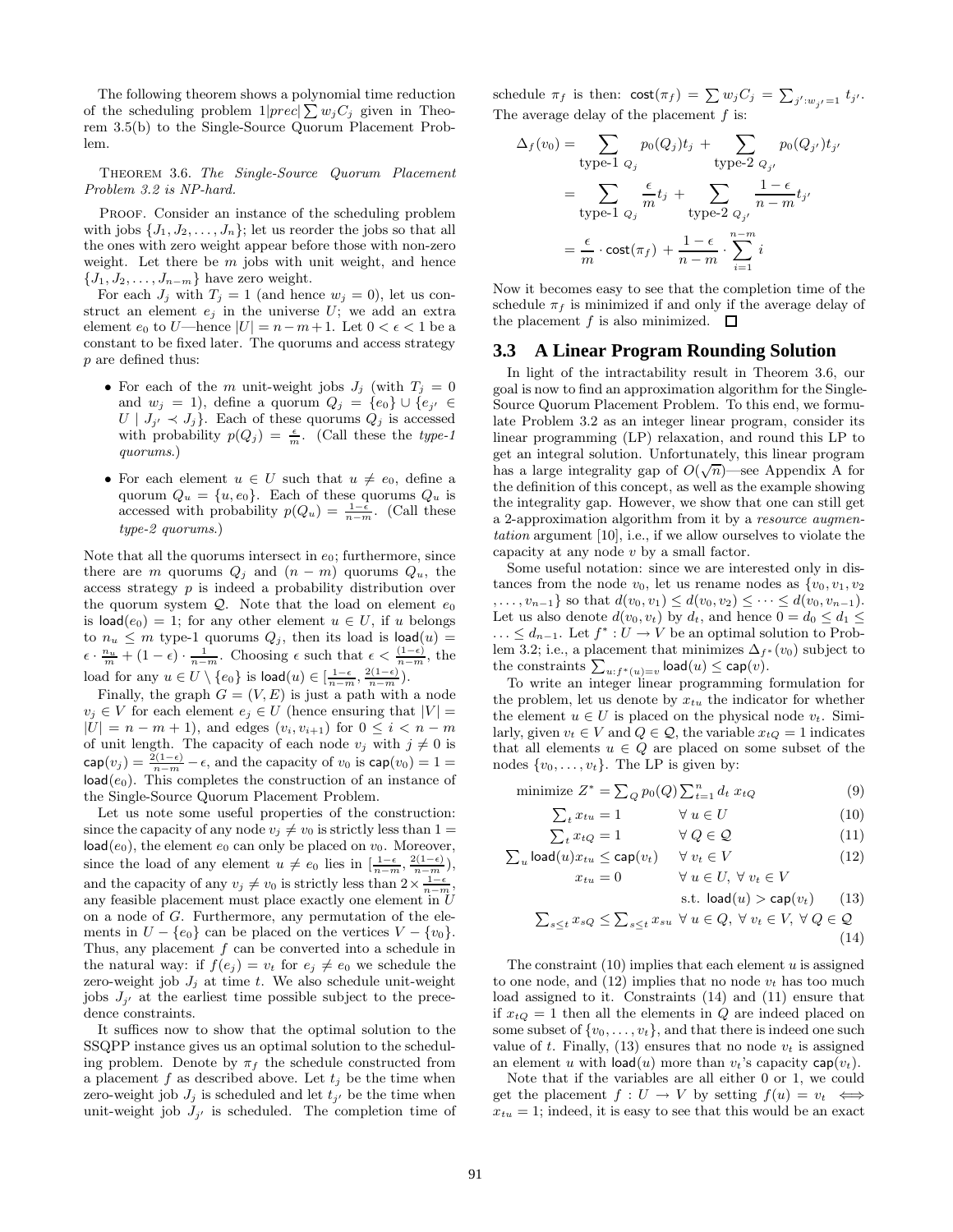formulation of the Single-Source Quorum Placement Problem. However, finding such an integral solution is NP-hard, and thus we consider the LP relaxation where the variables can take fractional values between 0 and 1: such a solution can be obtained in polynomial time. Since we have taken a relaxation of the problem, it follows that  $Z^* \leq \Delta_{f^*}(v_0)$ .

We now show how to round the fractional solution  $x$  to obtain a map f which has an average delay at most  $2Z^*$  $2\Delta_{f^*}(v_0)$ , but where the load at any node  $v_t$  is load $(v_t) = \sum_{k=1}^{\infty} \log_2(v_k)$  $\sum_{u:f(u)=v_t} \text{load}(u) \leq 3 \text{cap}(v_t)$ . One can then generalize this result and trade off the losses in the delay and load seamlessly to get the following:

THEOREM 3.7. For any  $\alpha > 1$ , we can find a solution  $f: U \to V$  to the Single-Source Quorum Placement Prob*lem, with delay*  $\Delta_f(v_0) \leq \frac{\alpha}{\alpha - 1}$  *and load on any node*  $v \in V$  *satisfying*  $\sum_{u : f(u) = v} \text{load}(u) \leq (\alpha + 1) \text{cap}(v)$ *.* 

Note that the proof below is just the case  $\alpha = 2$  of this theorem; the extension is not difficult, and we postpone the details until after Theorem 3.12.

#### *3.3.1 Rounding the Fractional LP Solution*

The process of rounding the fractional solution to obtain the integral solution (and hence the map  $f$ ) consists of two conceptual steps. Let us give the high-level sketch before we give the details.

- **Filtering.** In this step, we alter the LP solution to obtain a "good" (fractional) solution in which no element  $u$  is fractionally assigned to nodes that are "too far away" from  $v_0$ . Formally, after this step, if  $S_u$  is the set of nodes  $v_t$  such that  $x_{tu} > 0$ , then any map f satisfying  $f(u) \in S_u$  will still allow us to guarantee that  $\Delta_f(v_0) \leq 2Z^* \leq 2\Delta_{f^*}(v_0).$
- **Rounding.** We now view the good fractional solution obtained from the above step as a solution to the generalized assignment problem (GAP) and use a rounding procedure for this problem to convert the fractional solution into an integral solution such that the total load assigned to any node  $v_t$  is at most  $3 \text{cap}(v_t)$ .

*Filtering.* For each element u, let  $\hat{x}_{tu}$  be the largest possible value subject to the constraints that  $\hat{x}_{tu} \leq 2x_{tu}$  and  $\sum_{s}$  $\sum_{t \leq s} \hat{x}_{tu} \leq 1$ . More precisely we set  $\hat{x}_{tu} = 2x_{tu}$  for all t's<br>such that  $\sum_{s \leq t} x_{su} < \frac{1}{2}$  and  $\hat{x}_{tu} = 1 - \sum_{s < t} \hat{x}_{su}$  for the<br>first t such that  $\sum_{s \leq t} x_{su} > \frac{1}{2}$ . We change the values  $\hat{x}_{$ similarly. (Intuitively, we are "moving mass" to the lower values of t.) Note that these new values  $\hat{x}$  satisfy (10); and they violate (12) by a factor of at most 2. Moreover, for any values of t and  $u \in Q$ ,  $\sum_{s \leq t} x_{sQ} \leq \sum_{s \leq t} x_{su}$ : hence when going from x to  $\hat{x}$ , either both the left and right sides of the inequality double, or the right side becomes equal to 1—in both cases, (14) holds. Note that the modified value of the objective function satisfies  $\sum_{Q} p_0(Q) \sum_{t=1}^n d_t \hat{x}_{tQ} \leq Z^*$ .<br>We now formalize the statement that no element u is

We now formalize the statement that no element  $u$  is assigned to  $v_t$  which is "too far". Consider the objective function (9) of the LP: define  $D_Q = \sum_t d_t x_{tQ}$  for any quorum  $Q$ , and thus the LP value is  $Z^* = \sum_Q p_0(Q)\overline{D}_Q$ .

Claim 3.8. *All elements of quorum* Q *are fractionally assigned to nodes*  $v_t$  *with*  $d_t = d(v_0, v_t)$  *at most*  $2\overline{D}_Q$ *. In other words, if*  $\hat{x}_{tQ} > 0$  *for some t, then*  $d_t \leq 2 \overline{D}_Q$ *.* 

PROOF. This is just Markov's inequality, but here is the longer explanation. Look at the largest value  $t$  for which  $\hat{x}_{tQ} > 0$ ; this must be a value such that  $\sum_{s \leq t} x_{sQ} \leq \frac{1}{2}$ and  $\sum_{s\leq t} x_{sQ} \geq \frac{1}{2}$ . If  $d_t > 2\overline{D}_Q$ , then Q is assigned to values larger than  $d_t > 2\overline{D}_Q$  for at least a fraction of  $(1 - \sum_{s \le t} x_{sQ}) > \frac{1}{2}$ , which violates the fact that  $\overline{D}_Q$  is the average  $\sum_{s} x_{sQ} d_s$ . □

LEMMA 3.9. For any element  $u \in U$ , let  $S_u = \{v_t \in$  $V \mid \hat{x}_{tu} > 0$ . Then for any map f that places elements  $u \in U$  *on nodes in the corresponding set*  $S_u$ *, we have that*  $\Delta_f(v_0) \leq 2Z^*$ .

PROOF. If  $f(u) \in S_u$  then  $\hat{x}_{tu} > 0$  and so Claim 3.8 says that  $\delta_f(v_0, Q) = \max_{u \in Q} d(v_0, f(u)) \leq 2D_Q$ . There-<br>fax:  $\Delta(u)$ ,  $\sum_{v} p(v) \delta(v, v) \leq \sum_{v} p(v) \delta(v, v) \sqrt{D}$ fore  $\Delta_f(v_0) = \sum_Q p_0(Q)\delta_f(v_0, Q) \leq \sum_Q p_0(Q) \times 2D_Q \leq$  $2Z^*$ .  $\Box$ 

*Rounding.* We will now view the modified solution  $\hat{x}$  for the LP as a fractional solution to a suitable instance of the so-called *Generalized Assignment Problem* (GAP), and use techniques for that problem to round the fractional  $\widehat{x}$  's to an integral solution that satisfies the assumptions of Lemma 3.9.

Definition 3.10 (**GAP)**. *The GAP problem takes as input a set* U *of "jobs" and a set* V *of "machines", and for each*  $(j, i) \in U \times V$  *two positive values:*  $c_{ij}$  *being the cost of assigning job j to machine i, and*  $p_{ij}$  *being the load imposed by such an assignment to machine* i*. The output is an assignment* f *of the jobs to the machines, of minimum cost*  $\sum_{j \in U} c_{f(j)j}$ *, subject to constraints on the load*  $\sum_{j \in f^{-1}(i)} p_{ij} \leq T_i, \forall i \in V, \text{ given constants } T_i \in \mathbb{R}^+ \text{ for each } i \in V.$ 

Consider the following natural LP relaxation of GAP:

$$
\text{minimize } Y^* = \sum_{j \in U} \sum_{i \in V} c_{ij} y_{ij} \tag{15}
$$

$$
\sum_{j \in U} p_{ij} y_{ij} \le T_i \qquad \forall \ i \in V \tag{16}
$$

$$
\sum_{i \in V} y_{ij} = 1 \qquad \forall j \in U \qquad (17)
$$

$$
y_{ij} \ge 0 \qquad \qquad \forall \ j \in U, i \in V \quad (18)
$$

This relaxation was studied by Lenstra et al. [13] and Shmoys and Tardos [20], who proved the following result. (Here  $p_i^{\text{ma}}$ is the largest load of any job assigned to machine  $i$ .)

Theorem 3.11. [20] *Any fractional solution for the LP relaxation of GAP can be rounded into an integral solution with cost no more than*  $Y^*$ *, with the load on machine i being* at most  $T_i + p_i^{\max} \leq 2 T_i$ .

We can use this powerful result to round our LP with the new variables  $\hat{x}$  by the following translation: the elements  $u \in U$  correspond to the jobs  $j = u$ ; the nodes  $v_t \in V$ correspond to the machines  $i = t$ ; the load  $p_{tu}$  for machine t and job u is  $\text{load}(u)$  if  $\hat{x}_{tu} > 0$  and  $p_{tu} = \infty$  otherwise; the cost  $c_{tu}$  is the delay  $d_t$ ; finally, the upper bound  $T_t$  for machine t is  $2\text{cap}(v_t)$ .

Since we ensure that no element  $u$  can be fractionally assigned to node  $v_t$  if  $\text{load}(u) > \text{cap}(v_t)$ , this implies that the solution produced by applying Theorem 3.11 to the  $\hat{x}$ 's places load at most  $T_t + p_t^{\max} \leq 2\text{cap}(v_t) + \text{cap}(v_t) =$ <br>  $2\text{cap}(v_t)$ . Hones the conseity is violated by at most a factor  $3\text{cap}(v_t)$ . Hence the capacity is violated by at most a factor of 2, which implies the following theorem: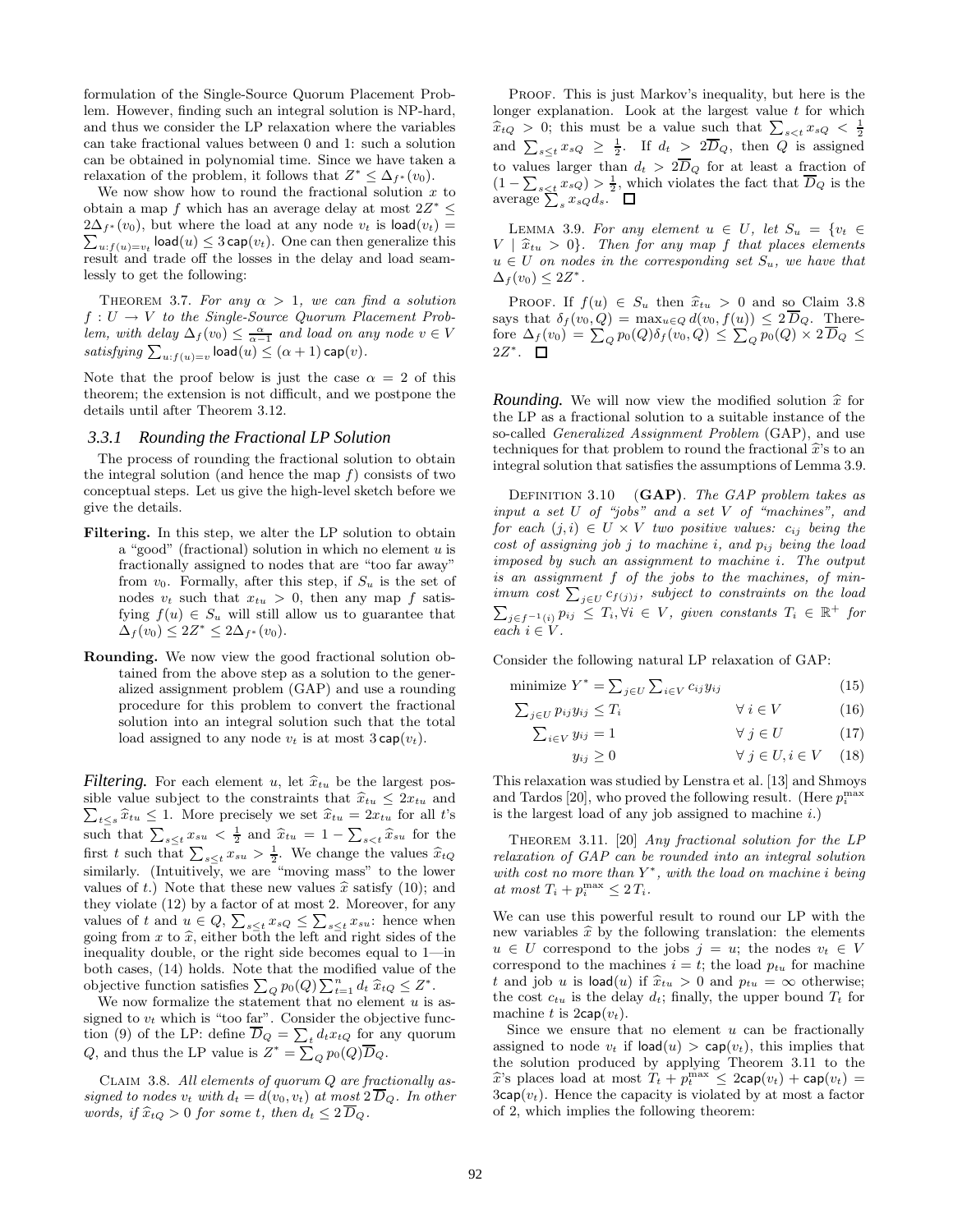THEOREM 3.12. *We can find a solution*  $f: U \to V$  *to the Single-Source Quorum Placement Problem, where the delay*  $\Delta_f(v_0)$  *is at most twice the LP optimum*  $Z^* \leq \Delta_{f^*}(v_0)$ . *Furthermore, the load on any node*  $v_t \in V$  *is violated by at most a factor of three; i.e.,*  $\sum_{u:f(u)=v_t} \textsf{load}(u) \leq 3 \textsf{cap}(v_t)$ *.* 

To obtain Theorem 3.7, we only need to change the factor of 2 from the filtering step above to an arbitrary  $\alpha > 1$ . Variables  $\hat{x}_{tu}$  become the largest possible, subject to the constraints  $\hat{x}_{tu} \leq \alpha x_{tu}$  and  $\sum_{t \leq s} \hat{x}_{tu} \leq 1$ . This will increase the load on each node  $v_t$  for which  $\hat{x}_{tu} > 0$  by no more than a factor of  $\alpha$ . With the additional loss from GAP we obtain the bound of  $(\alpha + 1)$ cap $(v)$  on the load of each node  $v \in V$ . The delay of any node  $v_t$  on which some element of quorum Q is placed (i.e., for which  $\hat{x}_{tQ} > 0$ ) becomes  $d_t \leq \frac{\alpha}{\alpha - 1} D_Q$ .<br>The factor of  $\frac{\alpha}{\alpha}$  propagates further through Lemma 3.9 The factor of  $\frac{\alpha}{\alpha-1}$  propagates further through Lemma 3.9 leading to the bound on delay claimed in Theorem 3.7.

# **4. OPTIMAL LAYOUTS FOR SPECIFIC CONSTRUCTIONS**

In this section we address the Single-Source Quorum Placement Problem for some specific quorum systems, and give explicit placements that respect the capacities  $cap(v)$  at the nodes while minimizing the average delay  $\Delta_f(v_0)$ . The specific quorum systems considered here are the well-known **Grid** [5, 12] and the **Majority** [8, 22] quorum systems.

Note that the results here give us Theorem 1.3, since we can use the reduction of the Quorum Placement Problem to the Single-Source Quorum Placement Problem from Section 3.1 (with the attendant loss of a factor of 5 in the delay).

## **4.1 The Grid Construction**

Consider the *Grid* quorum system [5, 12] on a universe U of  $k^2$  elements. The  $k^2$  elements are laid out on a k by k square grid M, and each quorum  $Q \in \mathcal{Q}$  is formed by taking all the elements from some row and some column of M. Hence each quorum has  $2k - 1$  elements, and there are  $k^2$ quorums in  $Q$ . We assume that  $p_0$  is the uniform access strategy, since this yields the optimal load for the Grid [18]. Due to this uniformity, we can rephrase the objective function  $\Delta_f(v_0)$  as  $\sum_{i=1}^{k^2} \max_{u \in Q_i}$ <br>For simplicity let us  $\{d(v_0, f(u))\}.$ 

For simplicity, let us consider the case where the capacity  $cap(v)$  of each node  $v \in V$  is equal to the load(u) of any element  $u \in U$  (which is the same for all elements  $u \in U$  when the uniform access strategy is being used). We can easily extend our results to the general case by suppressing nodes with capacity less than  $\text{load}(u)$  and making multiple copies of nodes with a capacity large enough to fit multiple amounts of  $\text{load}(u)$  (this is equivalent to greedily packing amounts of  $\textsf{load}(u)$  into nodes with capacity  $\textsf{cap}(v) \geq \textsf{load}(u)$ . The problem then becomes one of matching  $U$  to the  $k^2$  nearest nodes to  $v_0$ ; let  $\tau_1 \geq \ldots \geq \tau_{k^2}$  be the distances from  $v_0$  to these  $k^2$  nodes to  $v_0$  in decreasing order (i.e., the distances  $d_1,\ldots,d_{k^2}$  in reverse order).

A convenient way of visualizing a placement f is to look at a  $k \times k$  matrix M where each entry is one of the  $\tau_1, \ldots, \tau_{k^2}$ distances; the correspondence between such matrices and placements f is given by setting  $f((i, j)) = v \iff M_{ij} =$  $d(v_0, v)$ , breaking ties arbitrarily. The problem is now to place the values  $\tau_1,\ldots,\tau_{k^2}$  in a  $k \times k$  matrix M that minimizes the sum over all quorums of the maximum distance  $\tau_i$  in each quorum.

The general strategy is to place the largest  $l^2$  distances on the top-left  $l \times l$  square of M. The next l distances,  $(i.e., \tau_{l^2+1}, \tau_{l^2+2},..., \tau_{l^2+l})$  are placed on positions  $M_{1,l+1}$ ,  $M_{2,l+1},...,M_{l,l+1}$ , and the  $l+1$  after them (i.e.,  $\tau_{l^2+l+1},...,$  $\tau_{l^2+2l+1}$ ) on cells  $M_{l+1,1},\ldots,M_{l+1,l+1}$ . This gets us from a  $l \times l$  square to a  $(l + 1) \times (l + 1)$  square, and having started with  $\tau_1$  in  $M_{1,1}$ , we can complete the placement inductively. In Appendix B, we give a proof that this intuitive strategy is optimal.

## **4.2 The Majority Construction**

We now consider the following simple generalization of the well-known Majority construction. Given a universe U of size *n* and a parameter  $t \geq \lceil \frac{n}{2} \rceil$ , the quorum system consists of all the subsets of  $U$  of size  $t$ . We claim that any placement of this quorum system on the nodes of the graph has the same average delay under the uniform access strategy, which is

$$
\frac{1}{\binom{n}{t}} \times \sum_{i=1}^{n-t+1} \tau_i \times \binom{n-i}{t-1}.\tag{19}
$$

This is easy to see, since there are  $\binom{n-1}{t-1}$  quorums contain-<br>time  $\binom{n-2}{t}$  measure containing  $\binom{n-1}{t}$  distribution  $\binom{n-3}{t}$  and ing  $\tau_1$ ,  $\binom{n-2}{t-1}$  quorums containing  $\tau_2$  but not  $\tau_1$ ,  $\binom{n-3}{t-1}$  quorums containing  $\tau_2$  but not the preceding two and so on rums containing  $\tau_3$  but not the preceding two, and so on until there is a single quorum containing  $\tau_{n-t+1}$  but not  $\tau_1,\ldots,\tau_{n-t}.$ 

## **5. TOTAL DELAY ACCESS COST**

In this section, we present a polynomial time algorithm for the problem of minimizing the *total-delay* objective function  $\mathsf{Avg}_{v \in V}[\Gamma_f(v)]$  introduced in Section 1, where the access cost from a client u to a quorum Q is the sum of distances from u from a client  $v$  to a quorum  $Q$  is the sum of distances from  $v$ to all the elements of the quorum Q. This turns out to be a somewhat more tractable problem, and we can directly use techniques based on the Generalized Assignment Problem (cf. Definition 3.10 and Theorem 3.11) to give us a placement f with total-delay within a factor of two of optimum.

Theorem 5.1. *Consider a quorum system* Q *over a universe* U *with an access strategy* p*, and an undirected graph*  $G = (V, E)$  *with its associated metric d and capacities*  $cap(v)$ *for each*  $v \in V$ *. If*  $f^* : U \to V$  *is a placement that minimizes*  $\text{Avg}_{v \in V}[\Gamma_f(v)]$  *subject to*  $\text{load}_{f^*(v)} \leq \text{cap}(v)$ *, then we*<br>can find in polynomial time, a placement f, with  $\text{load}_v(v)$ *can find in polynomial time, a placement*  $f$  *with*  $\text{load}_f(v) \leq$  $2 \text{cap}(v)$  *on*  $v \in V$ *, and where* 

$$
\mathsf{Avg}_{v \in V}[\Gamma_f(v)] \leq \mathsf{Avg}_{v \in V}[\Gamma_{f^*}(v)] \tag{20}
$$

*I.e., the placement minimizes the average access cost, but violates the capacity of each node by at most a factor of two.*

PROOF. Recall the LP relaxation 15-18 of GAP and Theorem 3.11. We will reduce our problem to the GAP problem, which will allow us to use the rounding technique of Theorem 3.11 to achieve our results.

In our problem, each element corresponds to a job in GAP (and hence we replace all  $i$ 's by  $u$ 's), and each graph node corresponds to a machine (thus replacing  $i$ 's by  $v$ 's). Also, if an element  $u \in U$  is assigned to a graph node  $v \in V$ , its contribution to the load on v is  $\text{load}(u)$ , and thus we set  $p_{vu} = \text{load}(u)$ . Furthermore, the contribution to the average total-delay is  $\frac{1}{n} \sum_{v' \in V} \sum_{Q: Q \ni u} p(Q) d(v', v)$ , and this we set<br>to be the "cost" configures we set the upper bound T to be the "cost"  $c_{vu}$ . Of course, we set the upper bound  $T_v$ for each  $v \in V$  to be the capacity  $cap(v)$ .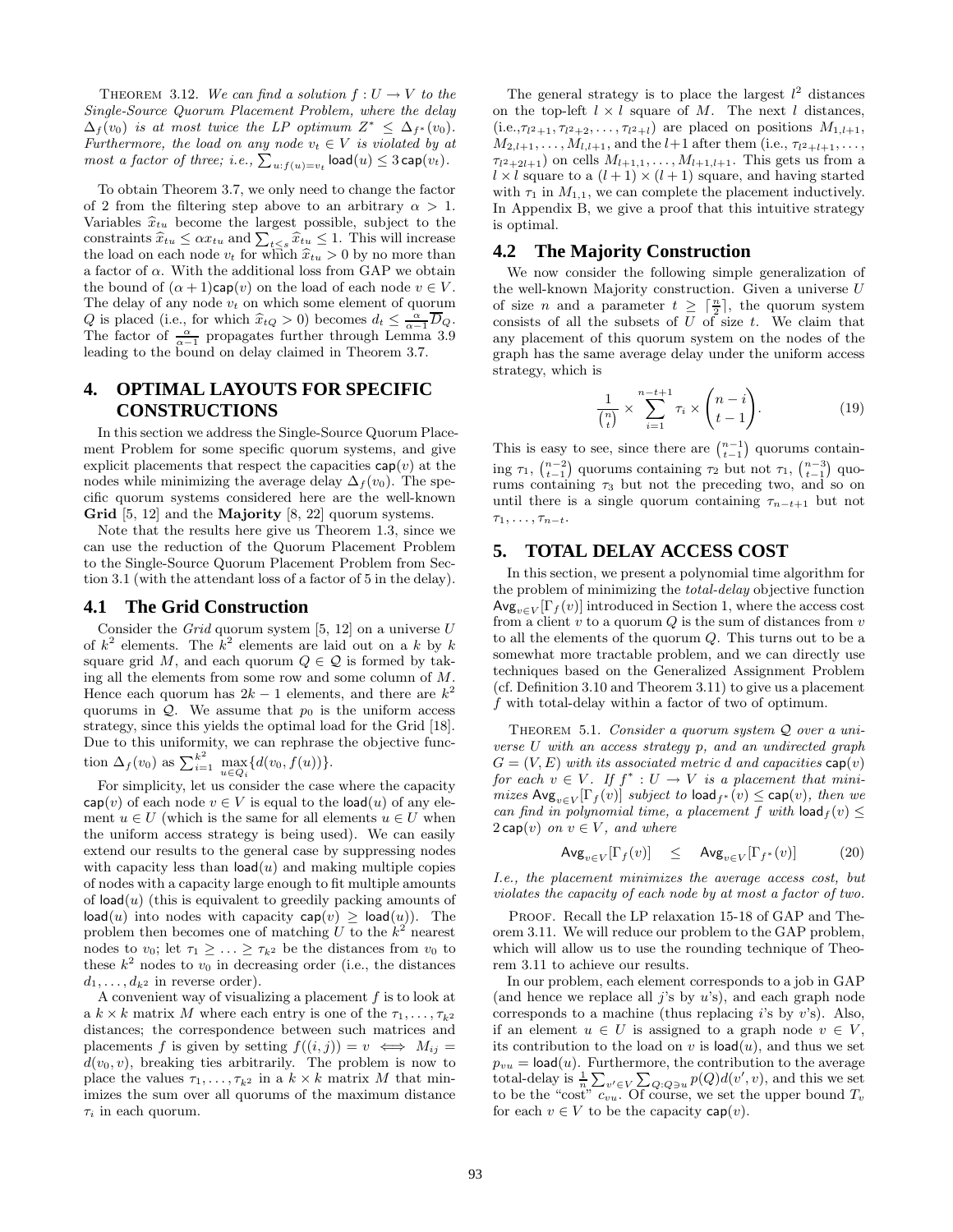We can now solve the GAP LP, and use the rounding result to ensure that the cost of the resulting solution is no more than  $\mathsf{Avg}_{v \in V}[\Gamma_{f^*}(v)]$ , and the load placed on any node<br>is at most  $2T = 2\mathsf{cap}(v)$ , thus proving the theorem is at most  $2T_v = 2\text{cap}(v)$ , thus proving the theorem.  $\Box$ 

## **6. SUMMARY AND DISCUSSION**

In this paper we have introduced problems requiring the placement of quorums in a network so as to (approximately) minimize the average delay that clients incur to contact quorums, while (approximately) limiting the load each network node suffers to a predefined capacity. As quorums underlie numerous distributed algorithms, we believe our results are a step toward the use of such algorithms in wide-area networks, where different placements can result in varied delays for quorum access.

Numerous extensions of our results are possible. For example, a more general formulation of our Quorum Placement Problem allows clients to use different access strategies when contacting a quorum. We remark here that the proof of Lemma 3.1 still holds in this more general case. Furthermore, suppose that each client  $v \in V$  has its own access strategy  $p_v$ . Assigning to each node an access strategy equal to the average of all the  $p_v$ 's achieves the same average delay as the left-hand side of (4). Hence Theorem 1.2 holds for this more general version of the problem as well.

Another important observation regards the access rates made by different clients when accessing the quorum system. For the sake of simplicity we assumed these to be uniform. We emphasize here however, that our results hold even when clients use different access rates when contacting a quorum system.

## **7. REFERENCES**

- [1] Y. Amir and A. Wool. Optimal availability quorum systems: theory and practice. *Inform. Process. Lett.*, 65(5):223–228, 1998.
- [2] R. A. Bazzi. Planar quorums. *Theoret. Comput. Sci.*, 243(1-2):243–268, 2000.
- [3] R. A. Bazzi. Access cost for asynchronous byzantine quorum systems. *Dist. Comp.*, 14(1):41–48, 2001.
- [4] P. Carmi, S. Dolev, S. Har-Peled, M. J. Katz, and M. Segal. Geographic quorum system approximations. *Algorithmica*, 41(4):233–244, 2005.
- [5] S. Y. Cheung, M. H. Ammar, and M. Ahamad. The grid protocol: A high performance scheme for maintaining replicated data. *Knowledge and Data Engineering*, 4(6):582–592, 1992.
- [6] S. Dolev, S. Gilbert, N.A. Lynch, A.A. Shvartsman, and J.L. Welch. Geoquorums: Implementing atomic memory in mobile *d hoc* networks. In *DISC*, pages 306–320, 2003.
- [7] A.W. Fu. Delay-optimal quorum consensus for distributed systems. *IEEE Transactions on Parallel and Distributed Systems*, 8(1):59–69, 1997.
- [8] D. K. Gifford. Weighted voting for replicated data. In *Proceedings of the 7th ACM Symposium on Operating Systems Principles (SOSP)*, pages 150–162, 1979.
- [9] S. Gilbert and G. Malewicz. The quorum deployment problem. In *8th International Conference on Principles of Distributed Systems (OPODIS'04)*, 2004.
- [10] B. Kalyanasundaram and K. Pruhs. Speed is as

powerful as clairvoyance. *J. ACM*, 47(4):617–643, 2000.

- [11] N. Kobayashi, T. Tsuchiya, and T. Kikuno. Minimizing the mean delay of quorum-based mutual exclusion schemes. *Journal of Systems and Software*, 58(1):1–9, 2001.
- [12] A. Kumar, M. Rabinovich, and R. K. Sinha. A performance study of general grid structures for replicated data. In *Proceedings 13th International Conference on Distributed Computing Systems*, pages 178–185, 1993.
- [13] J. K. Lenstra, D. B. Shmoys, and É. Tardos. Approximation algorithms for scheduling unrelated parallel machines. *Math. Programming*, 46(3, (Ser. A)):259–271, 1990.
- [14] X. Lin. Delay optimizations in quorum consensus. In *Proceedings of the 12th International Symposium on Algorithms and Computation*, pages 575–586. Springer-Verlag, 2001.
- [15] M. Maekawa. A  $\sqrt{n}$  algorithm for mutual exclusion in decentralized systems. *ACM Transactions on Computer Systems*, 3:145–159, 1985.
- [16] D. Malkhi, M. K. Reiter, and A. Wool. The load and availability of Byzantine quorum systems. *SIAM J. Comput.*, 29(6):1889–1906 (electronic), 2000.
- [17] D. Malkhi, M. K. Reiter, A. Wool, and R. N. Wright. Probabilistic quorum systems. *Inform. and Comput.*, 170(2):184–206, 2001.
- [18] M. Naor and A. Wool. The load, capacity, and availability of quorum systems. *SIAM J. Comput.*, 27(2):423–447 (electronic), 1998.
- [19] D. Peleg and A. Wool. Crumbling walls: A class of practical and efficient quorum systems. *Distributed Computing*, 10(2):87–97, 1997.
- [20] D. B. Shmoys and  $\acute{E}$ . Tardos. An approximation algorithm for the generalized assignment problem. *Math. Programming*, 62(3, Ser. A):461–474, 1993.
- [21] J.K. Lenstra and A.H.G. Rinnooy Kan. Complexity of scheduling under precedence constraints. *Operations Research*, 26(1):22-35, 1978.
- [22] R. H. Thomas. A majority consensus approach to concurrency control for multiple copy databases. *ACM Transactions on Database Systems*, 4(2):180–209, 1979.
- [23] T. Tsuchiya, M. Yamaguchi, and T. Kikuno. Minimizing the maximum delay for reaching consensus in quorum-based mutual exclusion schemes. *IEEE Transactions on Parallel and Distributed Systems*, 10(4):337–345, 1999.
- [24] V. V. Vazirani. *Approximation algorithms*. Springer-Verlag, Berlin, 2001.
- [25] G. J. Woeginger. On the approximability of average completion time scheduling under precedence constraints. In *Proceedings of the 28th International Colloquium on Automata, Languages and Programming (ICALP' 2001)*, LNCS 2076, pages 862–874. Springer, 2001.
- [26] H. Yu. Signed quorum systems. In *Proceedings of the Twenty-Third Annual ACM Symposium on Principles of Distributed Computing*, pages 246–255. ACM Press, 2004.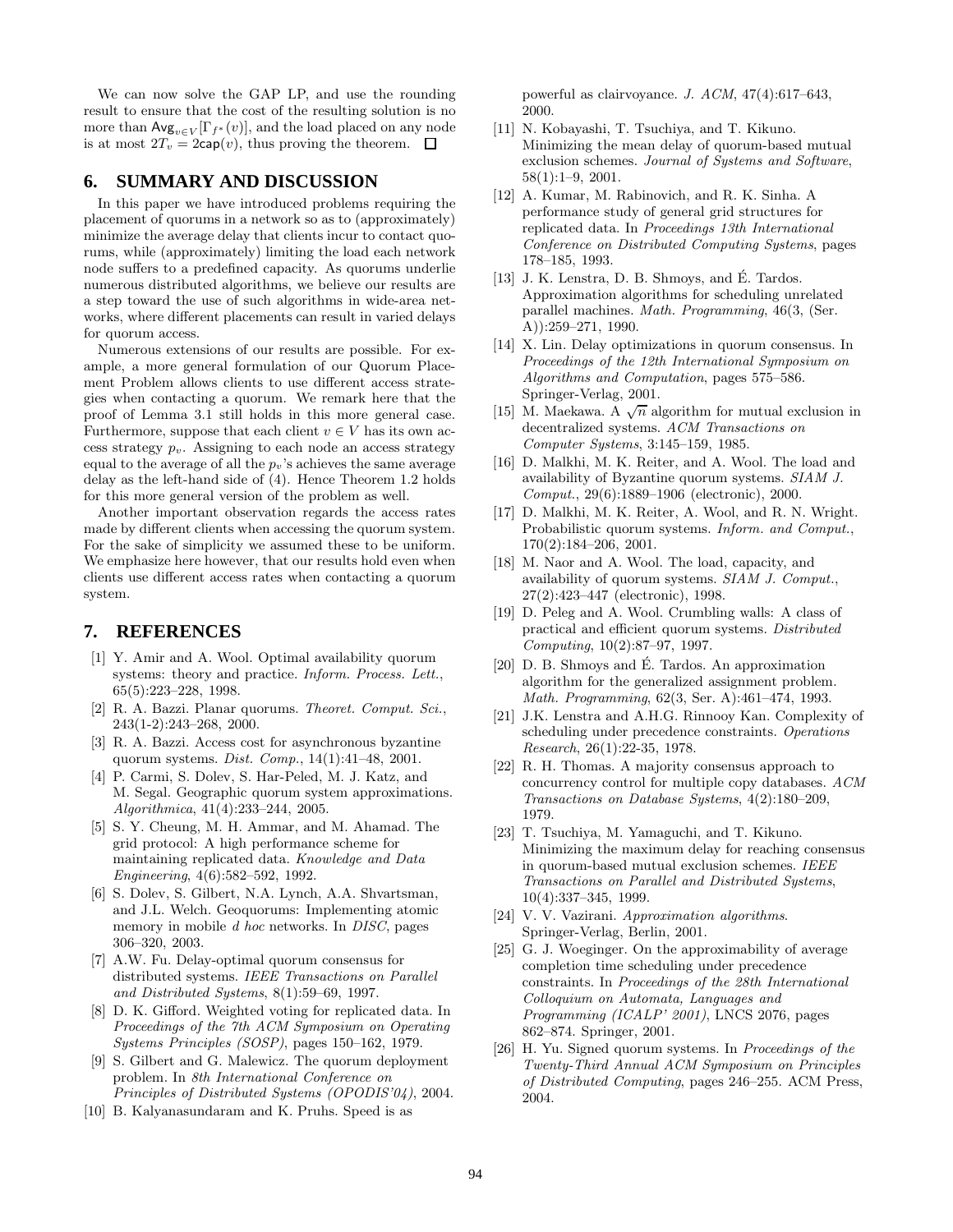

**Figure 1:** Graph with  $k^2$  nodes

## **APPENDIX**

## **A. INTEGRALITY GAP OF THE LP**

In this section, we show that the integrality gap of the LP relaxation (9–14) is very large—even for distances that arise from a simple unweighted graph. This shows that that we cannot use this LP relaxation to bound the delay if we do not relax the node capacities  $cap(v)$ .

Let us recall the definition of *Integrality Gap* (see, e.g., [24]). Given a linear programming relaxation for a minimization problem  $\Pi$ , let  $LP(I)$  be the objective function value of an optimal fractional solution for the LP-relaxation. Let  $OPT(I)$  denote the cost of an optimal (integral) solution for instance I. We define the *integrality gap* (or *integrality ratio*) of the LP-relaxation to be  $\sup_{I} \frac{OPT(I)}{LP(I)}$ .

Claim A.1. *The LP (9)- (14) has an integrality gap of at least* n for general metric spaces, and at least  $\sqrt{n}$  even for *metric spaces induced by unweighted graphs.*

PROOF. For the former result, consider the following instance: the quorum system  $Q$  has only one quorum  $Q$  containing all the  $n$  elements. The values  $d_t$  are 1 for all  $0 \leq t \leq n-1$ , and  $d_{n-1} = M \gg 1$ . In this case the only integral solution has  $\Delta_f(v_0) = M$ . However, we can set  $x_{tQ} = x_{tu} = 1/n$  for all  $u \in U$  and  $0 \leq t < n$ ; the LP objective function (9) is now just  $\frac{1}{n} \sum_t d_t = \frac{n-1+M}{n} \approx \frac{M}{n}$ <br>for  $M \gg n$  and hence the integrality gap is about n for  $M \gg n$ , and hence the integrality gap is about n.

Note that some of the edges of  $G$  have non-unit length in the above example; let us now present our result for the case when the underlying graph has all edges of unit length. Again assume that we have a single quorum Q containing all the elements, and consider the graph from Figure 1 with  $n = k^2$  nodes. Setting the values  $d_i$  to be the distances from  $v_0$  to all the other nodes of the graph G, we have  $d_i = 1$  for  $2 \leq i \leq n-k+1, d_{n-k+2} = 2, d_{n-k+3} = 3, \ldots, d_n = k.$ In this case, the only integral solution has average delay  $k$ . However, if we set  $x_{tQ} = x_{tj} = 1/n$  for all  $1 \leq t, j \leq n$ , the LP objective function has a value of

$$
(n-k+1)\frac{1}{n} + 2\frac{1}{n} + \dots + k\frac{1}{n} = \frac{1}{n}\left(n-k+\frac{k(k+1)}{2}\right) \approx \frac{3}{2}.\qquad \frac{\text{ii}}{\text{si}}
$$

Thus, the integrality gap is at least  $O(k) = O(\sqrt{n}).$ 

## **B. DETAILS OF THE GRID LAYOUT**

Theorem B.1. *The placement* f *given in Section 4.1 for the*  $k \times k$  *grid is an optimal solution for the Single-Source Quorum Placement Problem when the uniform access strategy is used.*

PROOF. We start with any optimal placement  $g$  and perform a number of transformations to it that do not increase



**Figure 2:** Partition of matrix M by row  $l + 1$  and **column**  $l + 1$  **into regions**  $A, B, C, D$ 

its cost, at the end of which g will look as if obtained by using our strategy. This will prove that our placement strategy is optimal.

Recall that the cost of a placement for the Single-Source Quorum Placement Problem is the average delay from the client  $v_0$  to all the quorums in the quorum system. For the case of the Grid quorum system, the delay from  $v_0$  to a quorum  $Q_{ij}$  formed by taking the union of the elements in row i and column j, is the maximum distance  $\tau_{max_{ij}}$  placed by the map  $g$  on one of the cells of row  $i$  or column  $j$  of M. Since  $M_{i,j}$  uniquely determines quorum  $Q_{ij}$ , we also assign to cell  $M_{i,j}$  a cost equal to the delay of quorum  $Q_{ij}$ : cellcost $(M_{i,j}) = \delta_g(v_0, Q_{ij}) = \tau_{max_{ij}}$ . Thus the average delay of the placement g can also be written as  $\Delta_g(v_0)$  =  $\frac{1}{k^2} \sum_{i,j=1}^k$  cellcost $(M_{i,j}).$ <br>Let us begin with sever

Let us begin with several simple observations. First, any swapping of rows or columns of M does not change the cost of the placement g. Second, a swap of two elements  $\tau_i \leq \tau_j$ placed at the intersection of two rows  $i$  and  $j$  with the same column, does not increase the cost of the placement  $g$  if  $\tau_j$  is less than the maximum distance placed on row i. A similar statement can be made for elements placed at the intersection of two columns with one row.

Consider now the placement g. By swapping rows or columns we can bring element  $\tau_1$  on position  $(1, 1)$  of M without changing the cost of the placement. Now assume that we have changed the position of elements  $\tau_1, \ldots, \tau_{l^2}$ starting from the initial placement  $g$  to arrive at a placement consistent with our strategy and such that the cost has not increased. This implies that  $\tau_1, \ldots, \tau_{l^2}$  are placed in the top left  $l \times l$  square. We now show how to reposition  $\tau_{l^2+1},\ldots,\tau_{(l+1)^2}$  according to our strategy without increasing the cost.

To make the exposition easier to follow we use the following notation: row  $l+1$  and column  $l+1$  partition matrix M into four regions  $A, B, C, D$ , where A and B are the intersections of the first  $l$  rows with the first  $l$  columns and the last  $k - l$  columns respectively, while D and C are intersections of the last  $k - l$  rows with the first l columns and the last  $k - l$  columns respectively, as in Figure 2. At the end of the previous step, each of the elements  $\tau_{l^2+1},\ldots,\tau_{(l+1)^2}$ can only be in one of the B, C, D regions. Note that all of them are less than the maximums of rows 1 through  $l$  and columns 1 through l, since we placed elements  $\tau_1, \ldots, \tau_{l^2}$  in region A.

Now look at element  $\tau_{l^2+1}$ . If it is in one of the B or D regions, we can easily bring it on a cell adjacent to A by swapping rows or columns. If it is in region  $C$ , we can